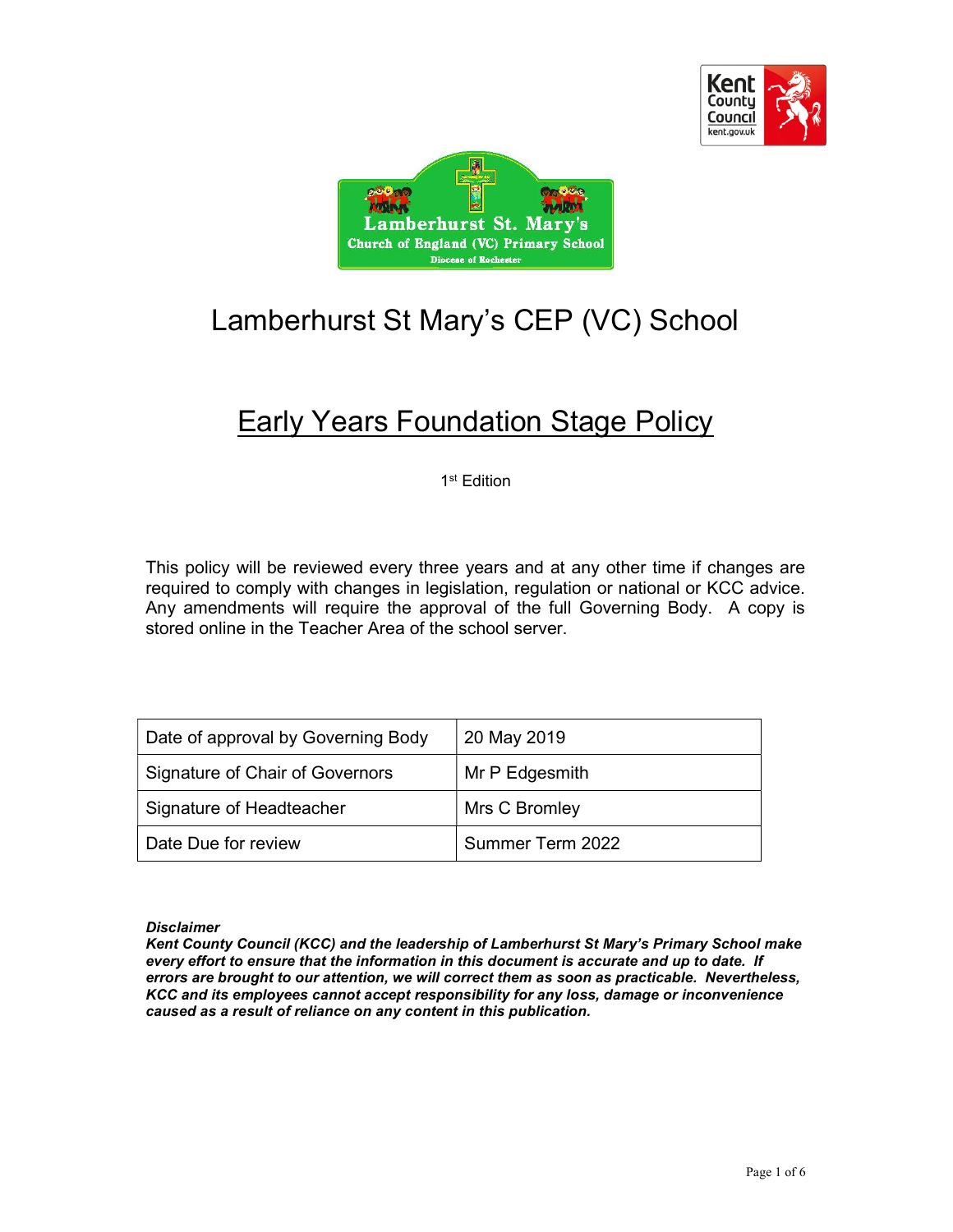# Introduction

"Every child deserves the best possible start in life and support to their full potential. A child's experience in the early years has a major impact on their future life chances. A secure safe and happy childhood is important in its own right, and it provides the foundation for children to make the most of their abilities and talents as they grow up.

When parents choose to use early years services they want to know the provision will keep their children safe and help them to thrive. The Early Years Foundation Stage is the framework that provides that assurance". (DfE 2014)

The Early Years Foundation Stage (EYFS) applies to children from birth to the end of the reception year. In our school, all children join us at the beginning of the school year in which they are five. Every pupil has a bespoke Induction Plan to suit their needs and the needs of their family. This plan has the option to attend full time from the first day of term or have a 'Part Time Induction' which builds up to full time attendance.

# **Principles**

The EYFS is based upon four principles:

- A Unique Child
- Positive Relationships
- Enabling Environments
- Learning and Development

# A Unique Child

We recognise that every child is a competent learner who can be resilient, capable, confident and self-assured. We recognise that children develop in individual ways and at varying rates. Children's attitudes and dispositions to learning are influenced by feedback from others; we use praise and encouragement as well as celebration and rewards to encourage and develop a positive attitude to learning.

## Inclusion

We value the diversity of individuals within the school and do not discriminate against children because of 'differences'. All children at Lamberhurst St Mary's CoE Primary School are treated fairly regardless of race, religion or abilities. All children and their families are valued within our school.

In our school, we believe that all our children matter. We give our children every opportunity to achieve their best. We do this by taking account of our children's range of life experiences when planning for their learning.

In the EYFS we set realistic and challenging expectations that meet the needs of our children. We achieve this by planning to meet the needs of boys and girls, children with special educational needs, children who are more able, children with disabilities, children from all social and cultural backgrounds, children of different ethnic groups and those from diverse linguistic backgrounds. We meet the needs of all our children through:

- planning opportunities that build upon and extend children's knowledge, experience and interests, and develop their self-esteem and confidence;
- using a wide range of teaching strategies based on children's learning needs;
- providing a wide range of opportunities to motivate and support children and to help them to learn effectively;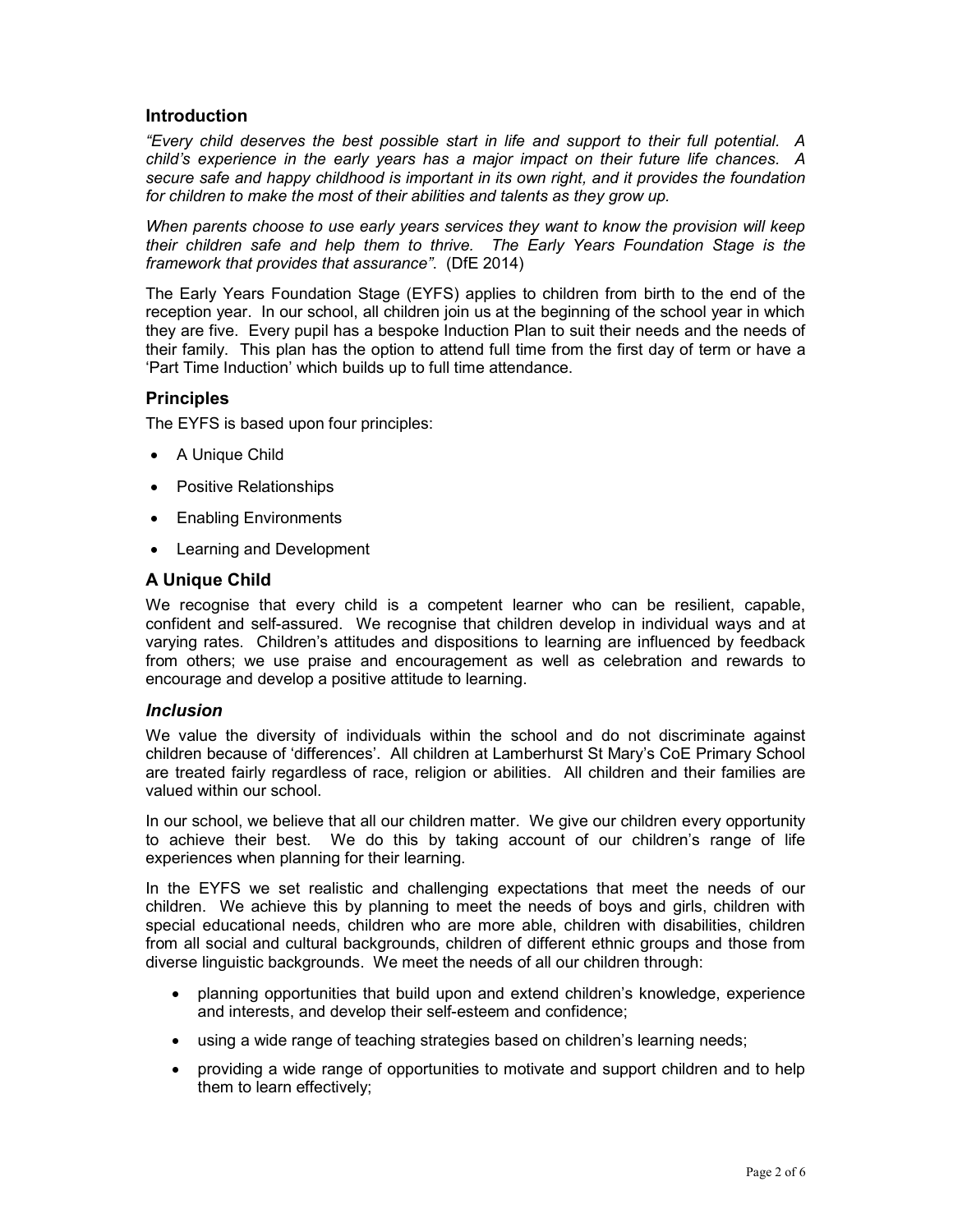- providing a safe and supportive learning environment in which the contribution of all children are valued;
- using resources which reflect diversity and are free from discrimination and stereotyping;
- planning challenging activities for children whose ability and understanding are in advance of their language and communication skills;
- monitoring children's progress and taking action to provide support as necessary.

It is important to us that all children in the school are 'safe'. We aim to educate children on boundaries, rules and limits and to help them understand why they exist. We provide children with choices to help them develop this important life skill. Children should be allowed to take risks, but need to be taught how to recognise and avoid hazards.

# Safeguarding Children

The school takes its child protection responsibilities very seriously. Any concerns which the school has will be noted and, if deemed necessary, will be reported to the relevant agency. The safety of the child is always of paramount importance. The full Child Protection and Safeguarding Policy can be accessed on the school website or by asking for a copy from the school office..

## **Welfare**

"Children learn best when they are healthy, safe and secure, when their individual needs are met and when they have positive relationships with the adults caring for them." (DfE 2014)

At Lamberhurst St Mary's School we understand that we are legally required to comply with certain welfare requirements as stated in the Statutory Framework for Early Years Foundation Stage. We understand that we are required to:

- promote the welfare of children;
- promote good health, preventing the spread of infection and taking appropriate action when children are ill;
- manage behaviour effectively in a manner appropriate for the children's stage of development and individual needs;
- ensure all adults who look after the children or who have unsupervised access to them are suitable to do so;
- ensure that the premises, furniture and equipment is safe and suitable for purpose;
- ensure that every child receives enjoyable and challenging learning and development experiences tailored to meet their needs;
- maintain records, policies and procedures required for safe efficient management of the setting and to meet the needs of the children.

We endeavour to meet all these requirements.

# Positive Relationships

We recognise that children learn to be strong and independent from secure relationships and aim to develop caring, respectful and professional relationships with the children and their families.

We recognise the role that parents have played, and their future role, in educating the children. We do this through:

• talking to parents about their child before their child starts in our school;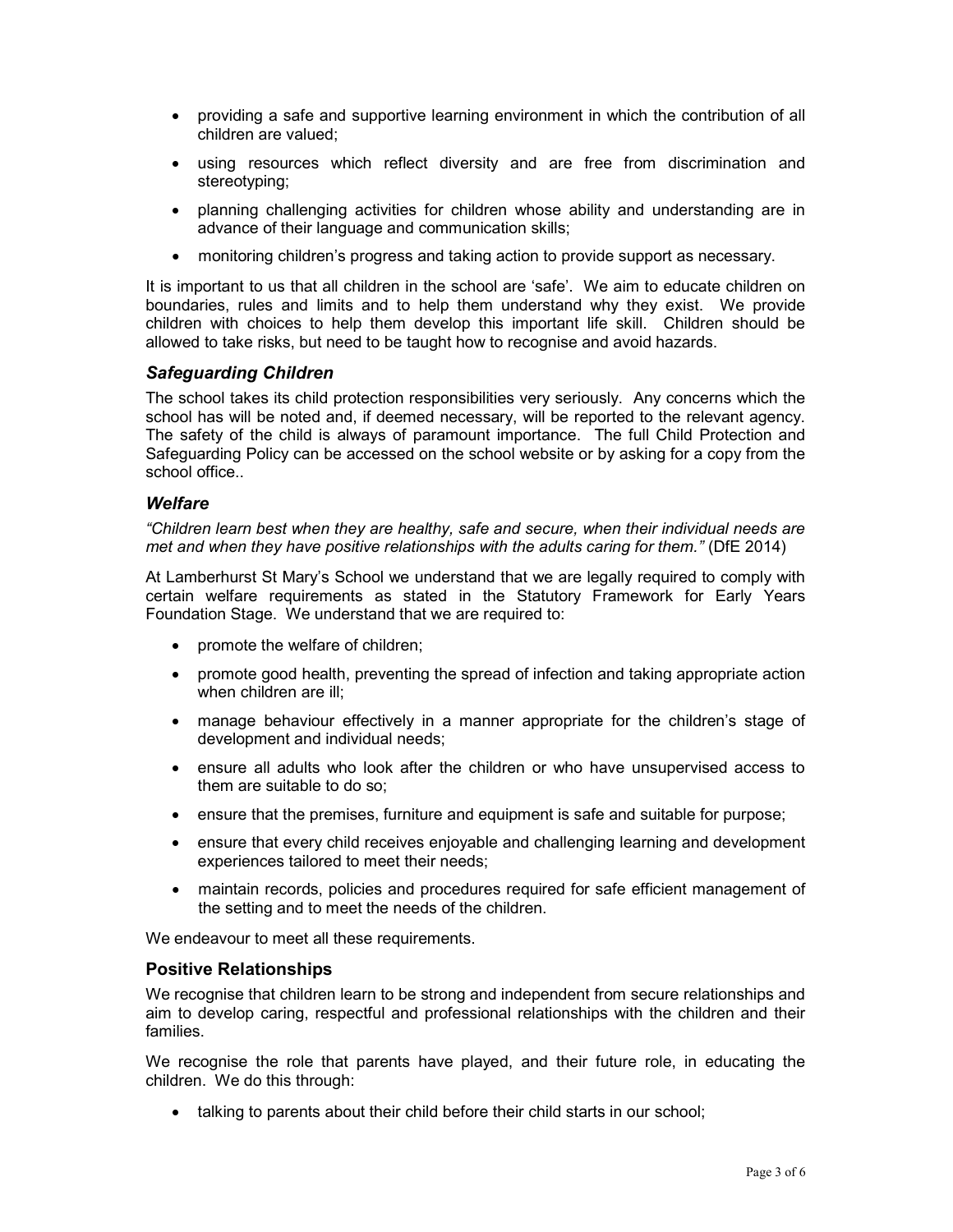- visiting children in their preschool settings;
- the children have the opportunity to spend time with their teacher in their new class before starting school during induction afternoons in July;
- inviting all parents to an induction meeting during the term before their child starts school;
- offering parents regular opportunities to talk about their child's progress in our reception class and allowing regular access to their child's 'Learning Journal' books;
- encouraging parents to talk to the child's teacher if there are any concerns. There is a formal meeting for parents each term at which the teacher and the parent discuss the child's progress, the child is also invited to this meeting. Parents receive a report on their child's attainment and progress at the end of each school year;
- arranging a range of activities throughout the year that encourage collaboration between child, school and parents, including: Celebration assemblies, Class assemblies, Sports Day, Open Day etc;
- Encouraging parents to support their child in homework tasks.

All staff involved with the EYFS aim to develop good relationships with all children, interacting positively with them and taking time to listen to them. At our school the EYFS teacher acts a 'Key Person' to all children in EYFS, supported by the Teaching Assistant.

We have good links with our main feeder pre-schools. Regular visits are undertaken by the EYFS teacher. The EYFS teacher meets with staff to discuss new intake children. Staff and children from preschool are regularly invited to school events.

## Enabling environments

We recognise that the environment plays a key role in supporting and extending the children's development. This begins by observing the children and assessing the children's interests, development and learning before planning challenging but achievable activities and experiences to extend their learning.

# Observation, Assessment and Planning

The Planning within the EYFS uses a Long Term Plan and Medium Term Plans (MTP's), which are based around topics and themes. These plans are used by the EYFS teacher as a guide for weekly planning, however the teacher may alter these MTP's in response to the needs (achievements and interests) of the children. This will be indicated on weekly planning.

The planning within the EYFS also takes into account ongoing observations and assessments of the children's interests, strengths and areas which need to be focused on for the class, groups or individuals. Each term the teacher discusses with the children what they would like to learn about and what resources they would like provided. This information is then used alongside Long Term plans and ongoing assessments of the children to inform Medium Term and Weekly planning.

Assessment in the EYFS predominantly takes the form of observation. Formative assessment involves the teacher and other adults making notes about the children's significant developments in learning whilst scaffolding the children's activities and learning.

The school uses its own in-school generated system of School Tracking Sheets and Venn Diagrams to track pupils' progress and share appropriate information with parents and carers. Information is shared with parents three times per year at Parent Consultation meetings, a Mid-Year report in February, and an End of Year Report in July.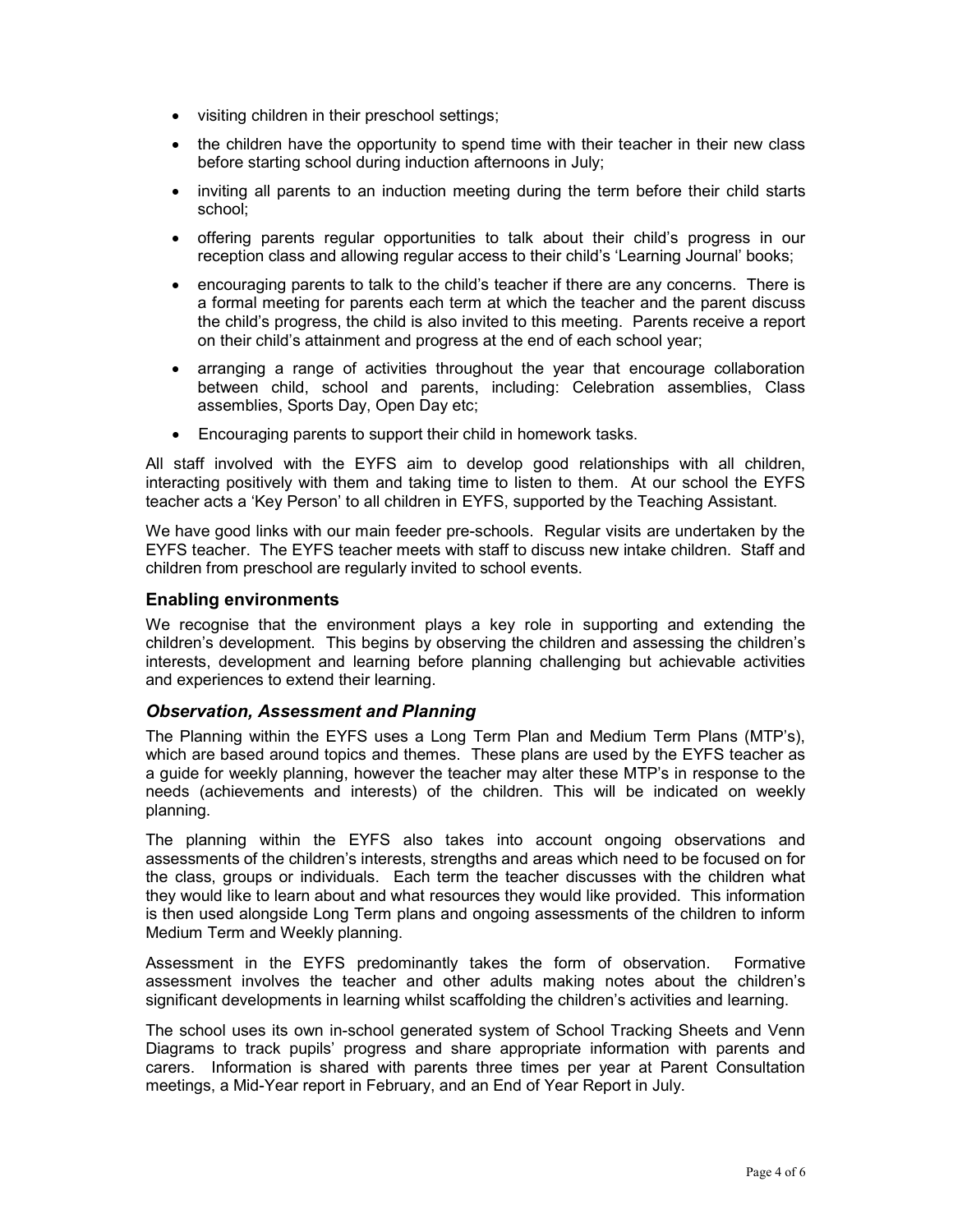# The Learning Environment

The EYFS classroom is organised to allow children to explore and learn securely and safely. There are areas where the children can be active, be quiet or rest. The indoor and outdoor classroom environment is set up to reflect and support the seven areas of learning in the EYFS curriculum. Clearly labelled and easily accessible resources enable children to find and locate equipment independently. The classroom is stimulating and forever changing. The EYFS class has its own enclosed outdoor area. There is free flow between the outdoor and indoor areas.

# Learning and development

At Lamberhurst St Mary's School we recognise that children learn and develop in different ways and at different rates. We value all areas of learning and development equally and understand that they are inter connected.

# Teaching and Learning Style

Effective teaching and learning styles in the EYFS are based on:

- the partnership between teachers and parents, so that our children feel secure at school and develop a sense of well-being and achievement;
- the understanding that teachers have of how children develop and learn, and how this affects their teaching;
- the range of approaches used that provide first-hand experiences, give clear explanations, make appropriate interventions and extend and develop play and talk or other means of communication;
- the carefully planned curriculum that helps children work towards the Early Learning Goals throughout EYFS;
- the provision for children to take part in activities that build on and extend their interests and develop their intellectual, physical, social and emotional abilities;
- the encouragement for children to communicate and talk about their learning, and to develop independence and self-management;
- the support for learning with appropriate and accessible indoor and outdoor space, facilities and equipment;
- the identification of the progress and future learning needs of children through observations, which are shared with parents;
- the good relationships between our school and the settings that our children experience prior to joining our school.

## Characteristics of Effective Learning

Playing and exploring, active learning and creating and thinking critically are embedded into all activities as they underpin learning and development across all areas of learning and support the child to remain an effective and motivated learner.

## Playing and exploring

"Children's play reflects their wide ranging and varied interests and preoccupations. In their play children learn at their highest level. Play with peers is important for children's development."

Through play our children explore and develop learning experiences, which help them make sense of the world. They practise and build up ideas, and learn how to control themselves and understand the need for rules. They have the opportunity to think creatively alongside other children as well as on their own. They communicate with others as they investigate